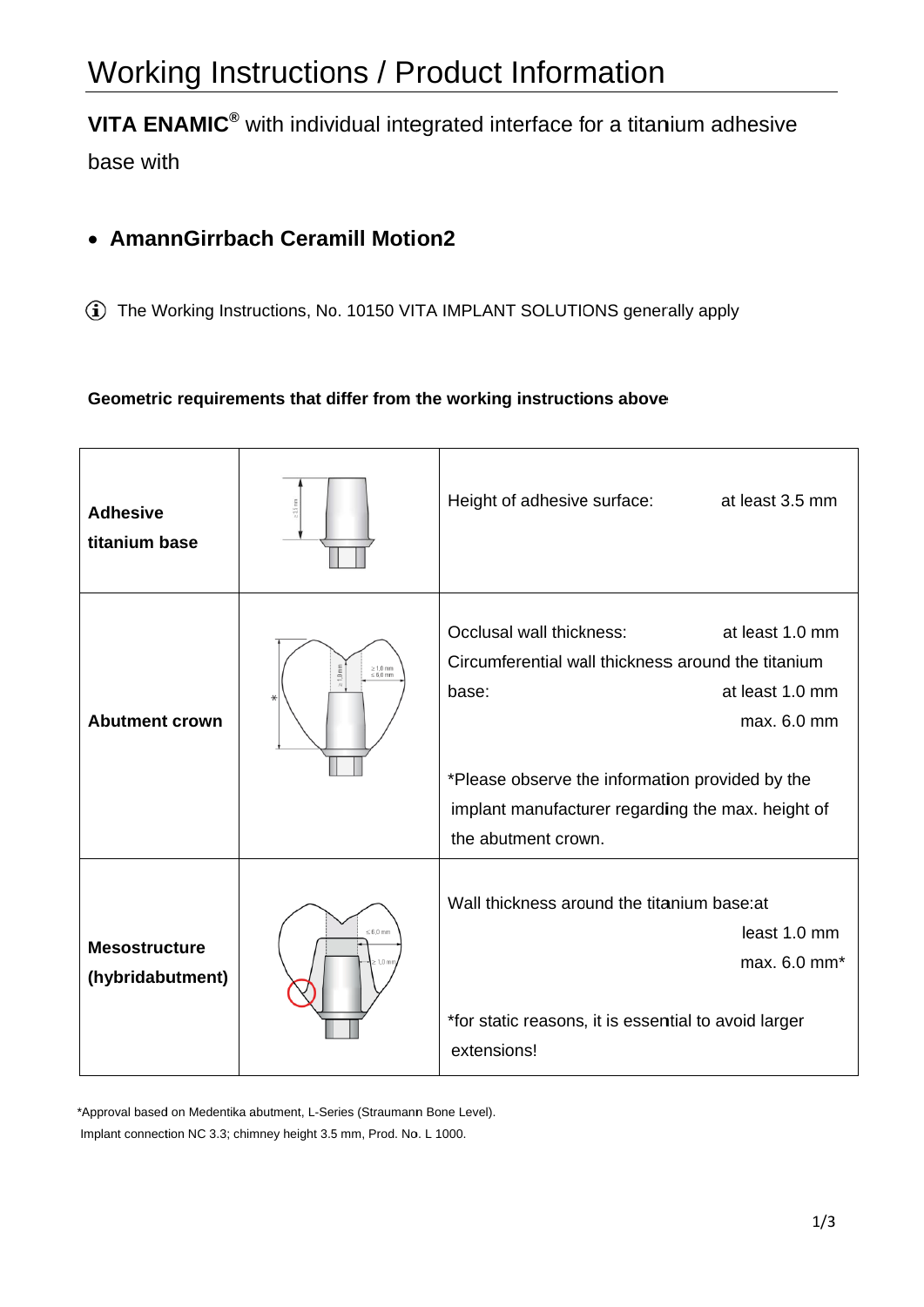#### **Software requirements**

| <b>Type</b>      | <b>Designation</b>     | <b>Engine Build</b> |
|------------------|------------------------|---------------------|
| Design software  | <b>Ceramill Mind</b>   | 6627                |
| Nesting software | Ceramill Match2        | 6635                |
| Machine software | <b>Ceramill Motion</b> | EST1274-53.03       |

#### **Hardware requirements Milling tools**

| <b>Designation</b>          |
|-----------------------------|
| <b>Ceramill Motion2 DNA</b> |

| <b>Designation</b> |  |  |
|--------------------|--|--|
| Roto Diamond 1.8   |  |  |
| Roto Diamond 1.4   |  |  |
| Roto Diamond 1.0   |  |  |

### **Permanent extraoral bonding of the titanium base with a VITA ENAMIC abutment crown\***

| • Precise and careful preparation of the bonding surfaces is a<br>prerequisite in order to achieve an optimum adhesive bond<br>between the titanium base sandblasted with $AL2O3$ and the<br>interface of the VITA ENAMIC abutment crown etched with<br>5% hydrofluoric acid gel.<br>⊕<br><b>Note:</b> In order to bond the titanium base with the abutment<br>crown, please use a suitable opaque adhesive composite<br>with a high masking capacity based on methacrylate:<br>Multilink Hybrid Abutment with the Monobond Plus bonding<br>agent (Ivoclar Vivadent). |
|-----------------------------------------------------------------------------------------------------------------------------------------------------------------------------------------------------------------------------------------------------------------------------------------------------------------------------------------------------------------------------------------------------------------------------------------------------------------------------------------------------------------------------------------------------------------------|
| • Use of the adhesive composite (Multilink Hybrid Abutment) in<br>accordance with the manufacturer's instructions.<br>$\sqrt{2}$ Note: Application to both sides! Apply to the sandblasted<br>and conditioned (with Monobond Plus) titanium base,                                                                                                                                                                                                                                                                                                                     |
| as well as to the etched and conditioned (with Monobond<br>Plus) interface of the VITA ENAMIC abutment crown!<br>$\bf(i)$<br><b>Note:</b> Please observe the instructions for use of the<br>manufacturers of the corresponding products!                                                                                                                                                                                                                                                                                                                              |

**\*Please observe the detailed information in the Working Instructions No. 10150 "VITA IMPLANT SOLUTIONS"**